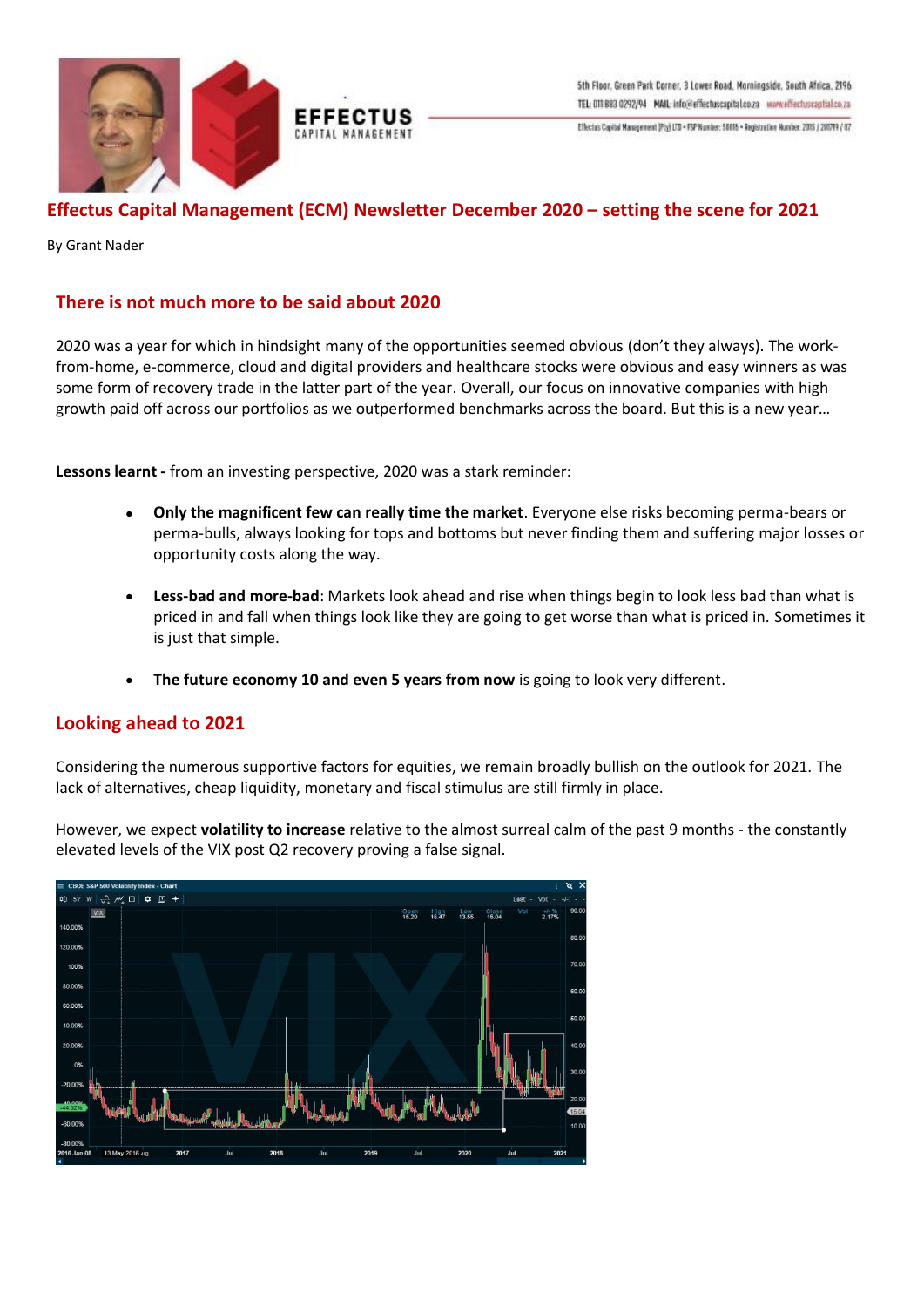

# **The market dynamics have evolved**

**Retail investors armed with Tik-Tok, Twitter and Robinhood have found their mojo again**. Last year 10 million new brokerage accounts were opened in the US alone, as a new generation of retail investors discovered the market. A generation not scarred by major bear markets of the past. A generation with a far more intuitive sense of where the growing wave of convergent technologies is taking the world. A generation armed with cash and (thus far) ready to buy the rallies and dips in their favourite stocks.

### **The economy and the markets**

The economic recovery has somewhat stalled in the face of the second wave of Covid-19 and the V-shaped recovery risks reversal, as seen in the key indicators below. Despite this (and because of this), we believe the further fiscal stimulus being injected into global economies coupled with critical mass in the vaccination roll-out will mean another upturn in the recovery toward the second half of the year and a resumption of the V-shape in economic indicators.



Employment is released the first week of the month, Income the last week, Industrial Production and Sales mid-month.

# **New all-time highs in commodities, financials, emerging markets and transport averages are not indicative of bear markets.**

We take a look at some informative charts. Unless these are false breakouts the signals are suggesting investors should not be looking for tops but rather look for buying opportunities.

• **Oil** is at its highest level since February last year indicating the global recovery is gaining traction and demand is recovering.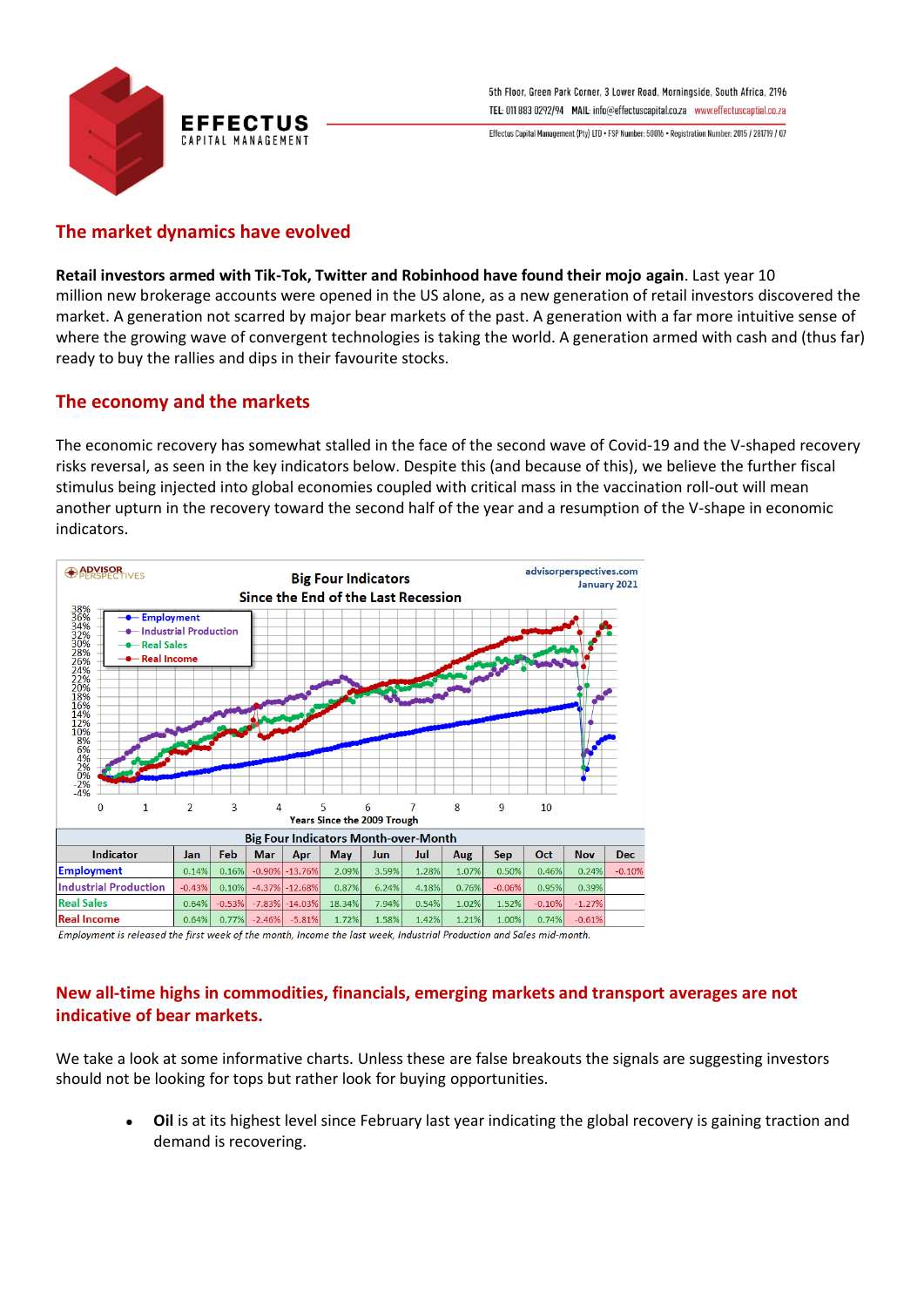

5th Floor, Green Park Corner, 3 Lower Road, Morningside, South Africa, 2196 TEL: 011 883 0292/94 MAIL: info@effectuscapital.co.za www.effectuscaptial.co.za

Effectus Capital Management (Pty) LTD • FSP Number: 50016 • Registration Number: 2015 / 281719 / 07

• **Emerging markets** are at all-time highs and the relative performance versus the S&P is signalling growing appetite for risk outside of the US.



• The **US financial sector** breaking out to highs as well…

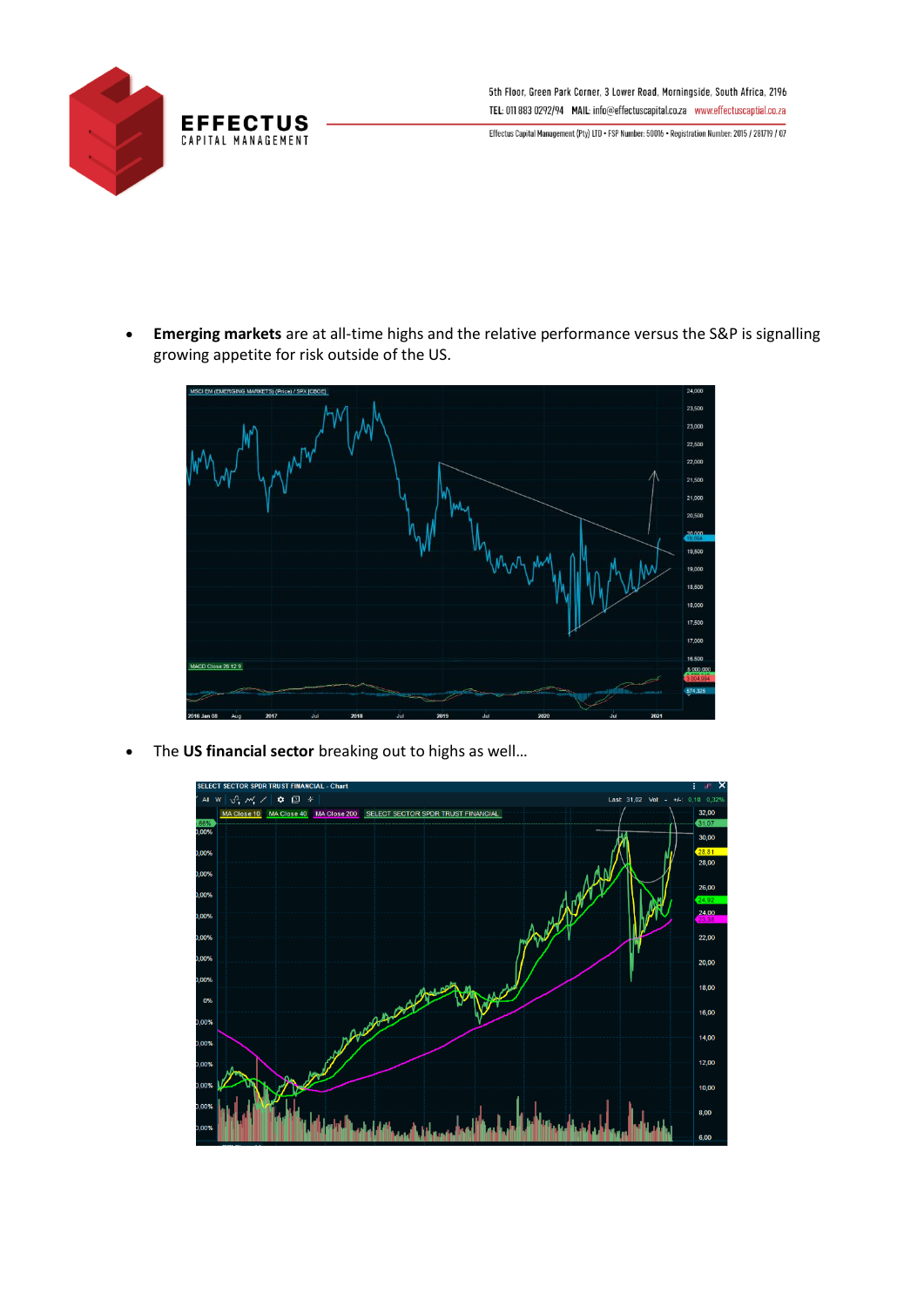

• **Consumer discretionary stocks continue to outperform consumer staples**, a reliable indicator of consumer sentiment and market expectations for an improving economy as people feel more comfortable making purchases that are not only necessities.



# **Corporate Earnings: less bad or 'more bad'?**

Barring the big lockdown winners, the earnings bar is set very low. 2020 was a year of forgiveness for even the worst earnings reports. Because of this, the bar has been raised for 2021 and we expect strong and rising earnings through the year off the low base of 2020.

Earnings that are rising and beating expectations coupled with positive outlook statements, should be supportive of equity markets.

If earnings and outlooks disappoint, expect some sharp re-ratings and volatility as things look 'more bad' than expected.

Our base case is for earnings to be improve significantly over the course of the year, supported by lower cost-cases, increasing margins and soft comparatives.

### **Corporate Cash**

US corporates (ex-financials and utilities) are holding **record cash balances at over \$2.5 trillion**. If we add record cash to rising earnings and a line of sight on a recovering economy, expect a significant resumption in corporate buybacks as the year progresses, which should further support equities.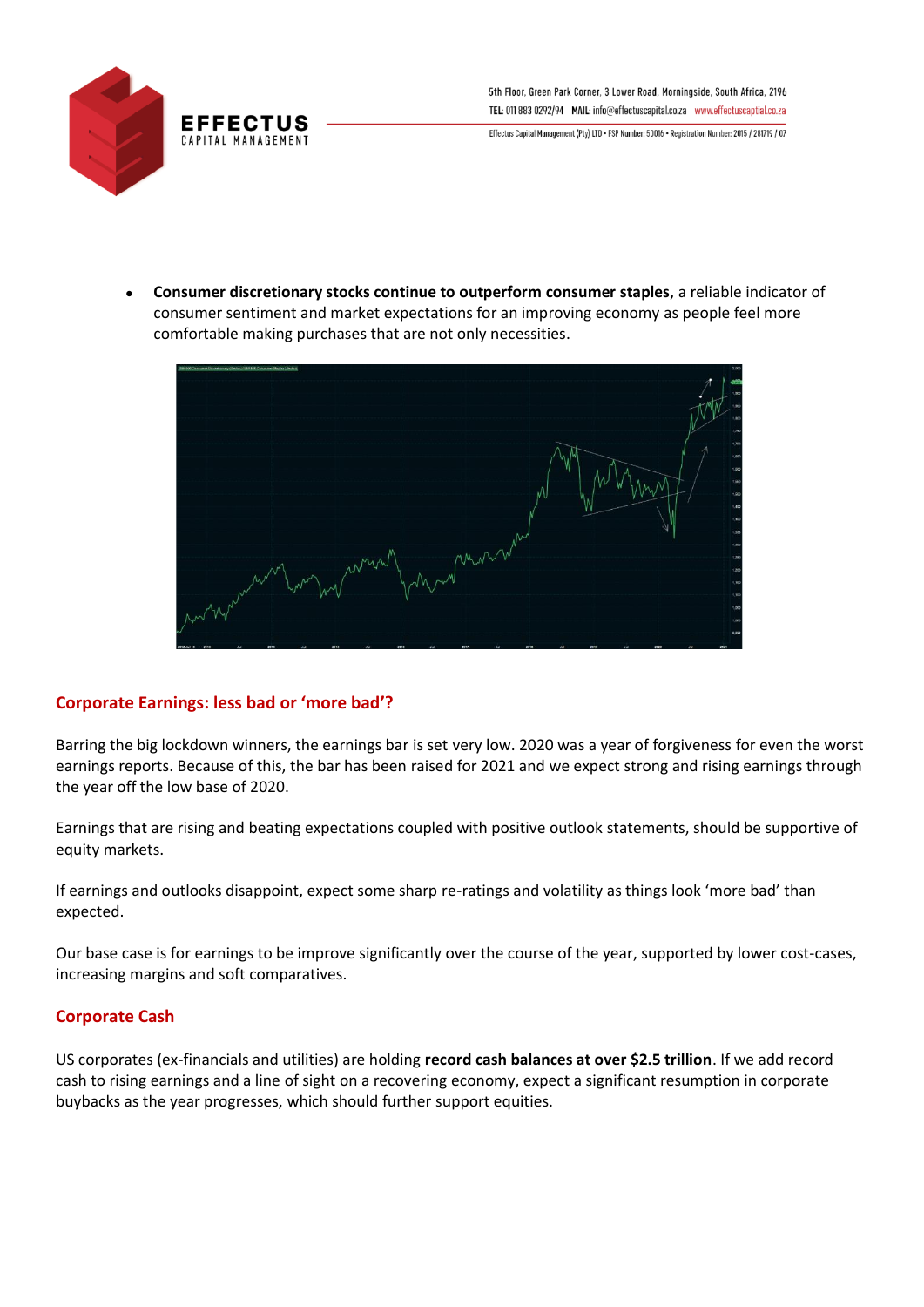

#### **Mind the valuation gap though**

A word of caution. Valuation multiples have risen dramatically. While rising valuations don't necessarily mean the market will top out in the near term and there are many contributing factors such as ZIRP, TINA etc.



BUT, **earnings either need to rise quickly or multiples need to compress** to normalise the gap.

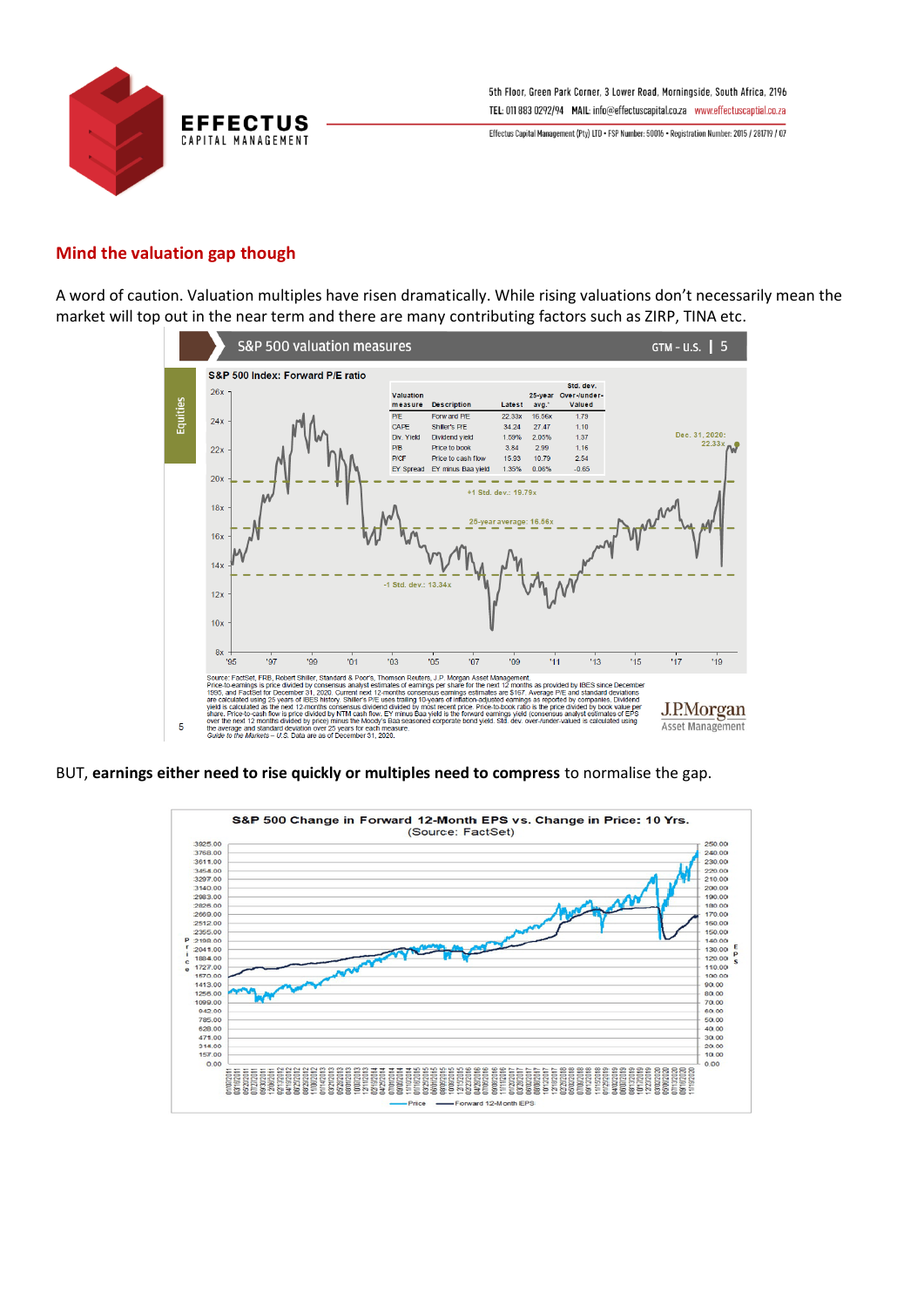

# **The developed market consumer will step up to the plate**

**There is much pent-up consumption demand globally**. We have said a lot about the US consumer over the past year but it's not just the US consumer that has record savings rates**.** Consumer saving rates in most major economies have been at or near record levels during 2020 as uncertainty, risk and lack of opportunity to spend, drove people to hoard cash. This is especially so for those who have kept their jobs.

This cash hoarding slowed the velocity of money down significantly even as the money supply (M2) has exploded via to central bank interventions.

The graphs below of the European Union savings rate and money supply illustrate the point perfectly. potential for velocity to increase cannot be understated.

This very **high savings rate naturally means the consumers propensity and capacity to consume** will be that much greater as the world and economies improve, and confidence returns. The velocity of money is likely to increase along with it and will be a powerful economic and perhaps inflationary force supporting global GDP recovery. (As a reminder, the US consumer accounts for 68% of GDP).

European Union personal savings:



# **There remain risks to the outlook for equity markets in 2021**

#### **Inflation will be at the centre of monetary policy versus fiscal stimulus**

Inflation and central banks response to it is one of the greatest unknowns and potential risk factors.

Our long-term view is that global inflation is in structural decline thanks to several deflationary forces:

- An ageing global population that tends to save more and consume less
- New embedded technological changes that will continue to drive down (or keep a lid on) the cost of labour
- The economic move toward industries that can scale massively without commensurate increases in capex and labour
- Ever greater concentration of wealth reducing the marginal propensity to consume as a result of the wealth effect
- The bargaining power of labour will continue to fall

However in the **short-term**, several potentially inflationary forces are in place: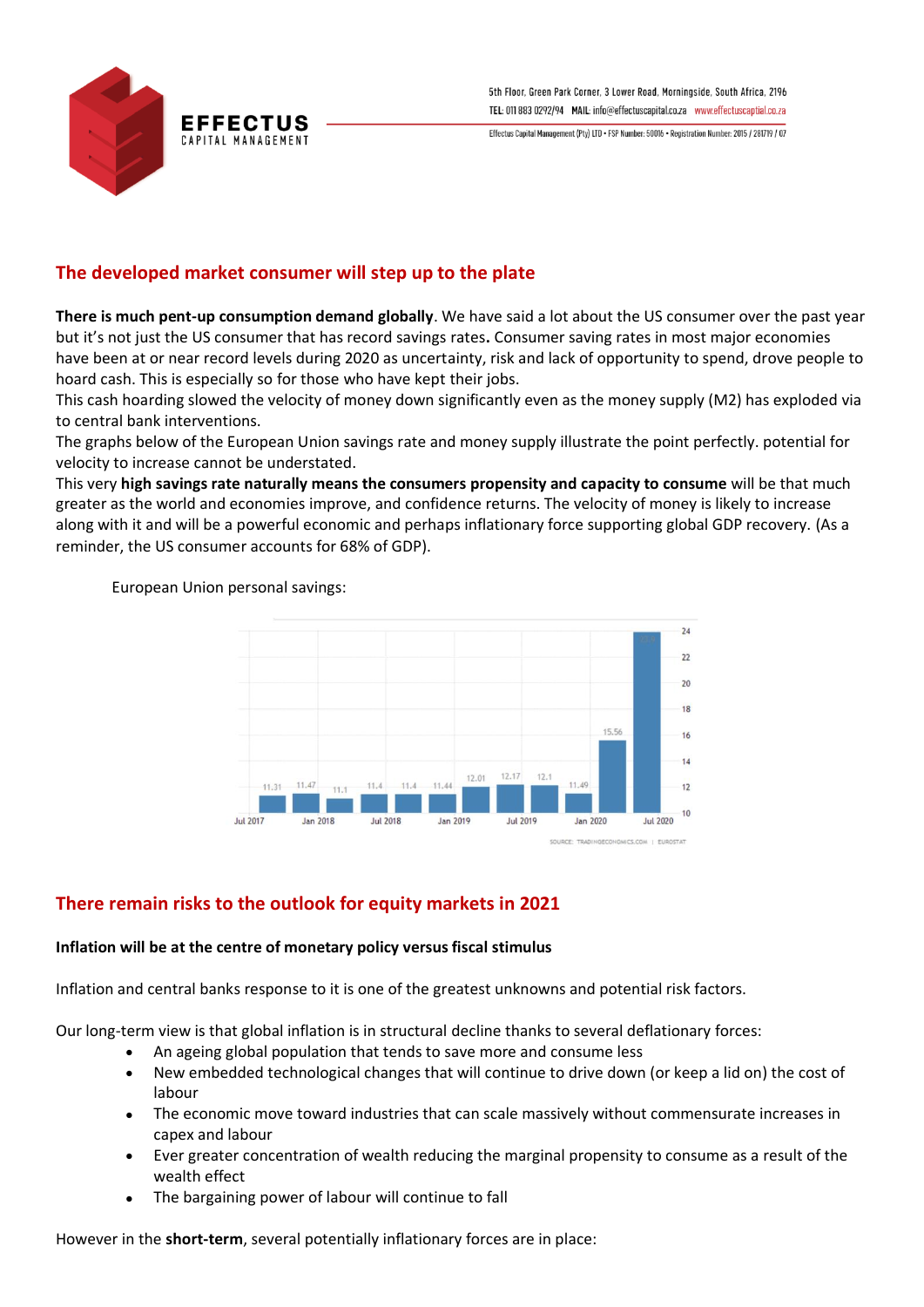

- Commodity prices are breaking out to multi-year highs as global recovery takes place and fiscal stimulus plans are put in place.
- Governments are printing money hand over fist, inflating short term demand while central banks have pledged to be patient on taming inflation.
- Consumers have significant pent up consumption demand for goods and services
- Successful deployment of vaccines and the economic reopening could lead to a surge in the velocity of money
- Several supply chains have been disrupted and inventory restocking is still not complete

**If bond yields and inflation start to rise quickly**, do not be surprised to see investors test the resolve of the central banks, either forcing them to manipulate the yield curve *a la* the BOJ or to allow rates to go higher than many would expect.

- The US 10-year break-even inflation is around 2.1% (see below) while the yield is roughly 1.2% not an inviting prospect for bond investors and savers. Should they expand yield curve control, negative real yields could worsen, further supporting equity market.
- If yields are allowed to rise, at what point does it begin to impact asset allocation decisions?
- A bear market in bonds would be incredibly painful for global pension funds



### **China vs US to remain a massive global theme** with technology dominance front and centre.

The source of the US-China trade wars and tensions (including Hong Kong, and now Taiwan) is not about things like soya exports, but rather hinges on one primary goal of both countries…global economic leadership into the new age (the US to keep it and China to take it). And ultimately such future global economic **dominance will belong to whomever has the technological dominance.** 

The US under Trump has isolated many countries including its allies over the past 4 years while China, for the most part has been growing its strategic alliances (such as the recent Asian Pacific and European trade agreements).

The recent review of China's 5-year economic plan made it very clear where their ambitions regarding technological leadership lie. China believes that technology will play a central role in its future economic development and will not leave progress merely to the natural forces of the private sector.

It is a game of strategic, state-driven resource allocation versus the entrepreneurial, free market system that drives capital to where returns are greatest and innovation thrives.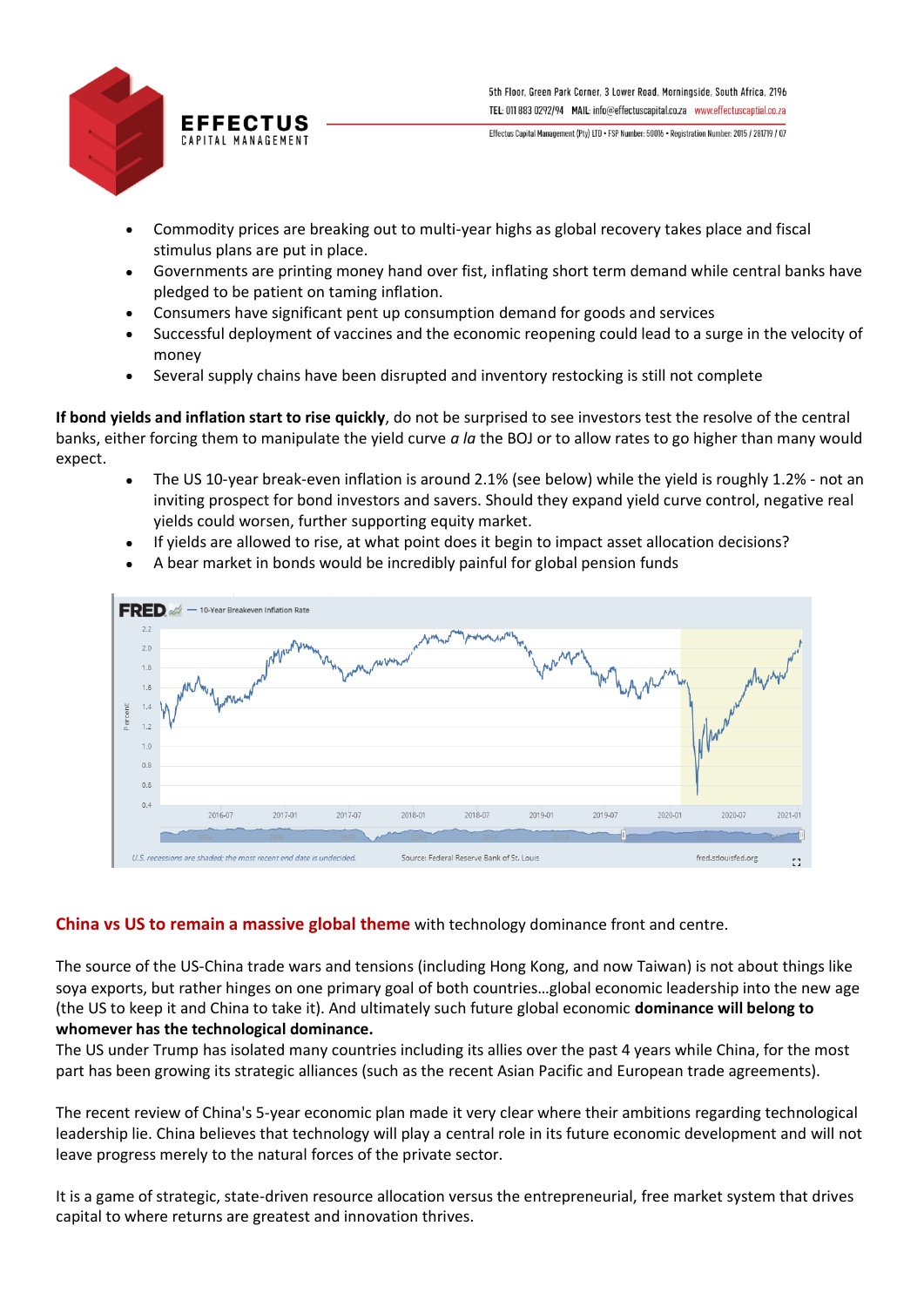

# **The themes of technology and innovation will continue to perform**

**Capital is freely available**…the rich have got richer, savings balances have increased, venture capital funds are liquid and banks are fairly well capitalised.

This means that large pools of capital will continue to be readily available to new technologies and innovations. **If 2020 showed us anything, it is the power of combining capital and human resources coupled with technology and innovation.** 

Bounces will be seen in beaten down unloved sectors of the economy, but the real long-term money is going to be made where the long-term growth is, and its clear as day that the long-term growth lies in the hands of the major innovations and technologies that are converging globally.

**A few of our favourites for the year ahead in the flagship ECM Growth and Innovation Fund:**

### **Healthcare, healthtech, biotech and related categories**

The healthcare sector is a massive economic sector in every major economy. It is almost universally burdened with structurally high costs, vested interests and high inflation and undersupply. It is a sector that is ripe for significant disruption and we think 2020 has laid the foundations for this trend to accelerate faster than ever as access to capital and sharp minds combine.

The record development of numerous highly effective vaccines is just one proof of the potential for medical advancement that current technology allows. Investors have recognised the potential for breakthroughs and rich returns in the fields such as cancer and metabolic diseases.

We expect disruption and delivery in almost any area of the healthcare space. **We are focusing** on precision medicine and its component parts such as biopsies, screens and diagnostics, genome sequencing, gene-editing. Other disruptive areas in include virtual healthcare, digital administration and diagnostic software and surgical robotics.